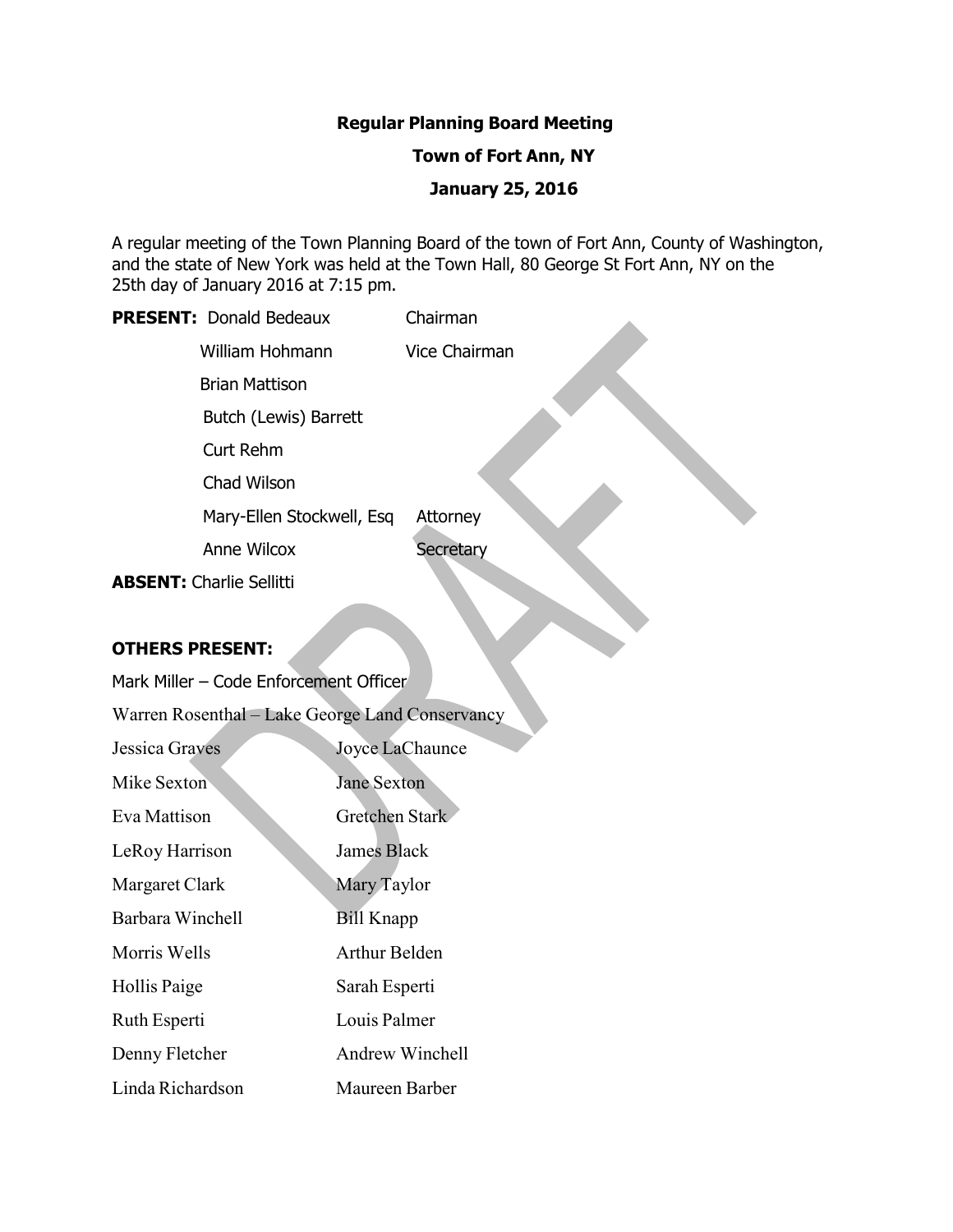| Charlene Boesta | <b>Roy Steves</b> |
|-----------------|-------------------|
| Kalyn Naboziny  | Corinne Mance     |
| Dave Bouffard   | Richard Winchell  |
| Sarah Naboziny  | Mark Hafner       |

Caryn Mlodzianowski – Bohler Engineering – Dollar General/Primax Properties, LLC – Site Plan Application.

# **OPEN REGULAR MEETING:**

Chairman, Donald Bedeaux called the meeting to order at 7:15 PM, with the Pledge of Allegiance.

# **ORGANIZATIONAL MEETING:**

A motion was made by Brian Mattison to appoint Bill Hohmann Vice Chairman of the Planning Board.

Motion was seconded by Lewis Barrett.

Vote: 5 ayes 0 nays 0 Abstain

Motion was carried.

# **ORGANIZATIONAL MEETING:** Closed

# **APROVAL OF MINUTES:**

- Reviewed 11/25/15 Planning Board Meeting minutes.
- Verify the 3.8 acres referenced on page 2, regarding the number of acres involved in the Lake George Land Conservancy-Boyer Subdivision.
- Motion made by William Hohmann to accept the 11/25/15 minutes, conditioned upon confirmation of the number of acres involved in the Lake George Land Conservancy – Boyer subdivision.

Motion seconded by Chad Wilson

Vote: 6 Ayes 0 Nays 0 Abstain

November 25, 2015 meeting minutes were approved and accepted.

# **PUBLIC COMMENTS:**

Several Fort Ann residents in attendance expressed opposition of a proposed Dollar General store to be built at 11350 State Rte 149, Fort Ann, NY 12827.

Other Fort Ann residents in attendance expressed their support for the proposed project.

Village Mayor, Richard Foran presented the Planning Board with a letter expressing his support for the project. Mayor Foran stated "I am here this evening to voice my support for the Dollar General store proposed on State Rte. 149 in the town of Fort Ann.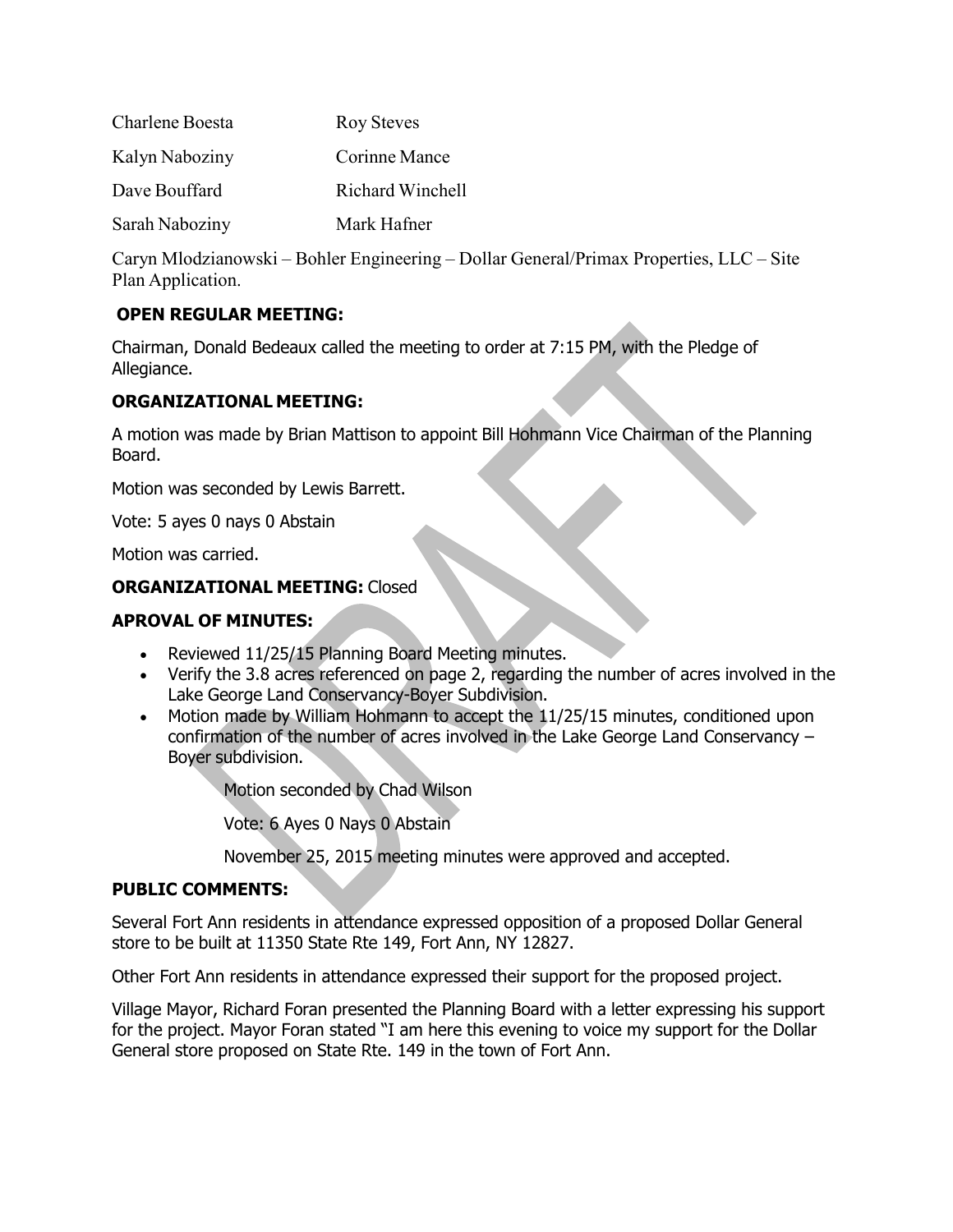I have spoken many times to Rob Neal, Project director of Primax Properties and this started back in August of last year and I kept it pretty much secretive except to the Village Board. He is from Charlotte, North Carolina concerning this proposal.

I have brought this before the Fort Ann Village Board and have received their approval with this project. I can see no viable reason to hinder, suspend or postpone this much needed establishment in our community."

#### **REPORTS FROM COMMITEES**: No reports

#### **OLD BUSINESS:**

#### **NEW BUSINESS:**

**Caryn Mlodzianowski, Bohler Engineering,** presented a site plan application on behalf of Primax Properties, LLC.

Primax Properties, LLC is proposing the redevelopment of a 10+/- acre parcel located at 11350 State Rte. 149, Fort Ann, NY and build a 9100 +/- square foot retail store. This plan proposes the residential home and barn would be removed from the property to make room for the Dollar General Store.

The Retail store would be located approximately 112 feet away from the highway.The retail store would have 37 parking spaces to accommodate customers, for a store this size.

The proposed site would be designed to allow full size tractor trailers to enter the site and delivery area and never have to back up into traffic.

The parking lot lighting will be non-glare and it will not affect the right away or neighboring properties.

The hours of operation would be 7 am  $-$  10 pm/7 days a week. The store would employ approximately  $10 - 12$  employees.

DOT is reviewing the application submitted, however, SEQR is to be completed before DOT will issue the permit.

Vice Chairman Hohmann, suggested possibly "toning down" the sign on the proposed building, the board also requested a picture of the free standing sign which Ms. Mlodzianowski stated would be placed near the entrance of the store.

The board also asked for some options concerning the exterior of the building, different siding, color scheme etc.

A motion was made by Bill Hohmann, seconded by Brian Mattison, to declare the Town of Fort Ann Planning Board lead agency for SEQRA purposes.

Vote: 6 ayes 0 nays 0 abstain

A motion was made by Bill Hohmann, seconded by Brian Mattison, to set a public hearing on the site plan application for Primax Properties, LLC proposed Dollar General Store on 2/22/16 @ 7 pm. Secretary Wilcox will notify the Post Star on 2/12/16 to publish the notice on 2/16/16.

Vote: 6 ayes 0 nays 0 abstain